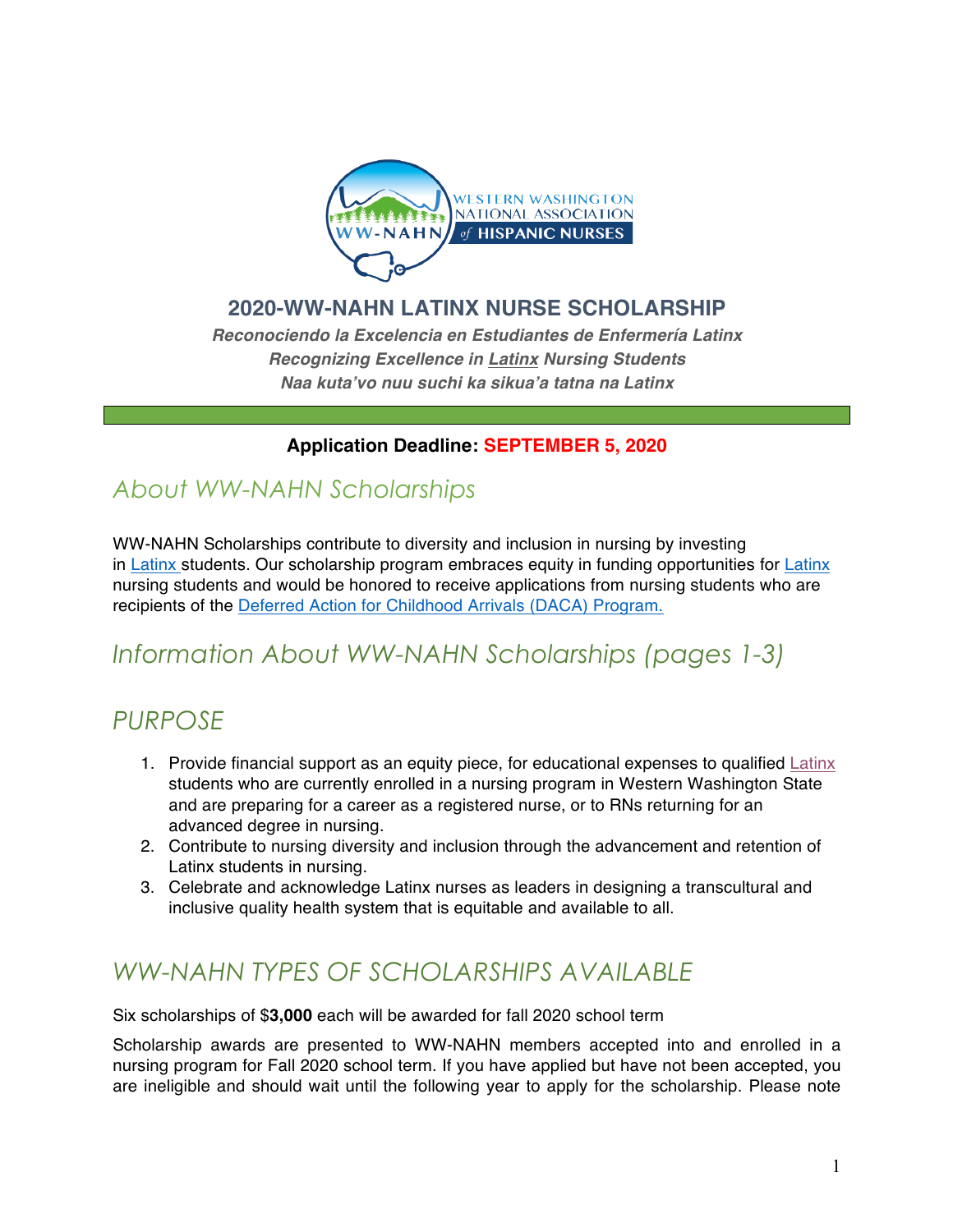that the number of scholarships offered each year is dependent upon the amount in the scholarship fund.

ADN/BSN: Students enrolled in associate or baccalaureate degree programs preparing for a career as a registered nurse.

RN Baccalaureate (RNB) Program: A registered nurse in a program leading to a bachelor's degree in nursing.

Advance Degree Program: A current RN working toward an advanced degree in nursing. For Master's, DNP and PhD nursing students. Must demonstrate an exemplary commitment to underserved and vulnerable Latinx communities and to the nursing profession through extracurricular professional activities.

WW-NAHN reserves the right to distribute the scholarships among these categories depending on applications received.

## *ELIGIBILITY REQUIREMENTS*

All Scholarships:

- Be currently enrolled in a nursing program as described in the categories above.
- Be enrolled in a nursing program located in Western WA and/or Online/Hybrid program.
- Become a WW-NAHN member within 30 days of receiving the award. NOTE: WW-NAHN will refund a one-time membership registration for recipients receiving their initial nursing licensure.

# *AWARD CRITERIA*

Scholarships will be awarded on the basis of all statements below:

- An understanding of your role in supporting the mission of WW-NAHN, which is: *to advance the health of Latinx communities in WA State, by leading, promoting, and advocating for educational, professional, and leadership opportunities for Latinx nurses and students;*
- Experience at personal, family, history, volunteer, professional, or academic levels that demonstrate a commitment to health equity of Latinx communities in Western WA and beyond;
- A determination to increase advocacy for a health system that is inclusive, with special interest in migrant farm worker health, and communities experiencing preventable racial and ethnic disparities in health care services and health outcomes.

# *SUBMISSION REQUIREMENTS*

- A. Application materials must be submitted electronically by **11:59 pm on Saturday, September 5,** to: **wwnahn@uw.edu**
- B. Scholarship application materials **must** include the following:
	- 1. Completed and signed **Five-Page** WW-NAHN Scholarship Application (5 pages).
	- 2. Current college transcripts that **include** nursing courses *and/or* any prerequisites (an unofficial copy of the transcript is acceptable).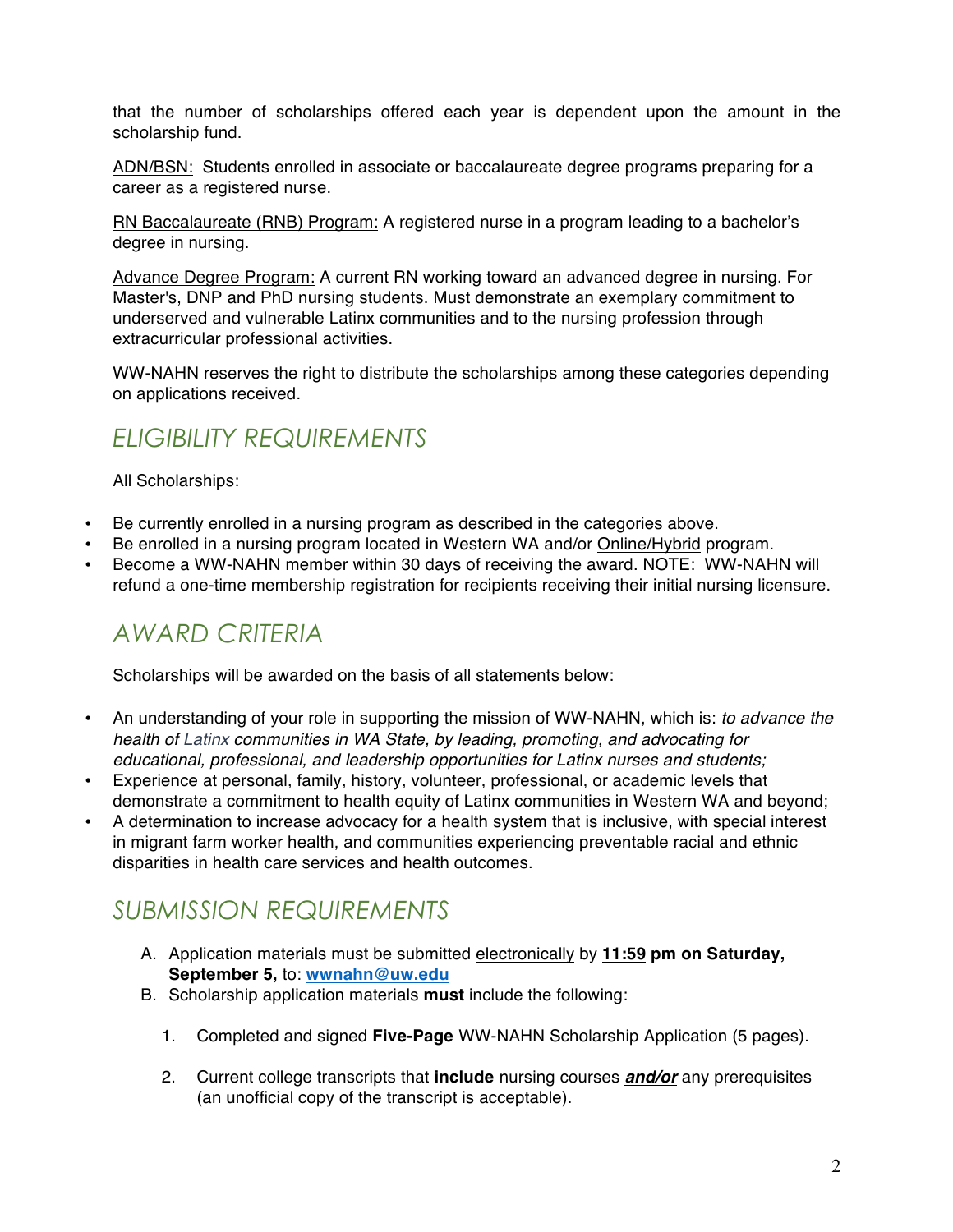- 3. One signed letter of recommendation specifically for this scholarship application-from a professor, employer, volunteer supervisor, or non-relative community member or leader stating why you should be considered for the WW-NAHN Scholarship. Have your recommender email your recommendation with your name in the subject line directly to: wwnahn@uw.edu by the deadline-**no later than 11:59 pm on Saturday, September 5.** We do not use a form for the reference; your recommender must submit a letter.
- 4. Include a current resume or curriculum vitae. **Please** be sure to include the following headings:
- *Employment*-this category includes unpaid work that contributes to family and/or community well being;
- *Volunteer and/or Community Service*;
- *Professional Organizations; Cultural Heritage Organizations and/or Committees;*
- *Honors, Awards and Scholarships*-Includes honors awarded you by community leaders for upholding advocacy for cultural traditions that promote well being;
- *Presentations, Publications and Research;*
- *Proficiency in Indigenous Languages,* such as: Triqui/Trique, Mixteco, and others (not required);
- *Proficiency in Spanish* (not required).

## *GENERAL INFORMATION*

- A. The WW-NAHN Scholarship Committee will select scholarship recipients. All information will be held in strict confidence.
- B. Returning applicants must update ALL previous submission forms and essays. Previously re-submitted material will disqualify applicant from consideration.
- C. Scholarship recipients will be notified by email and by mail and will be acknowledged on our social media and website.
- D. Awards will be paid by WW-NAHN and mailed directly to the recipient's registrar's office.

# *WESTERN WASHINGTON NATIONAL ASSOCIATION OF HISPANIC NURSES MISSION*

Western Washington National Association of Hispanic Nurses is a professional nursing organization committed to advancing the health of Latinx communities in WA State, by leading, promoting, and advocating for educational, professional, and leadership opportunities for Latinx nurses and students.

Questions? Email wwnahn@uw.edu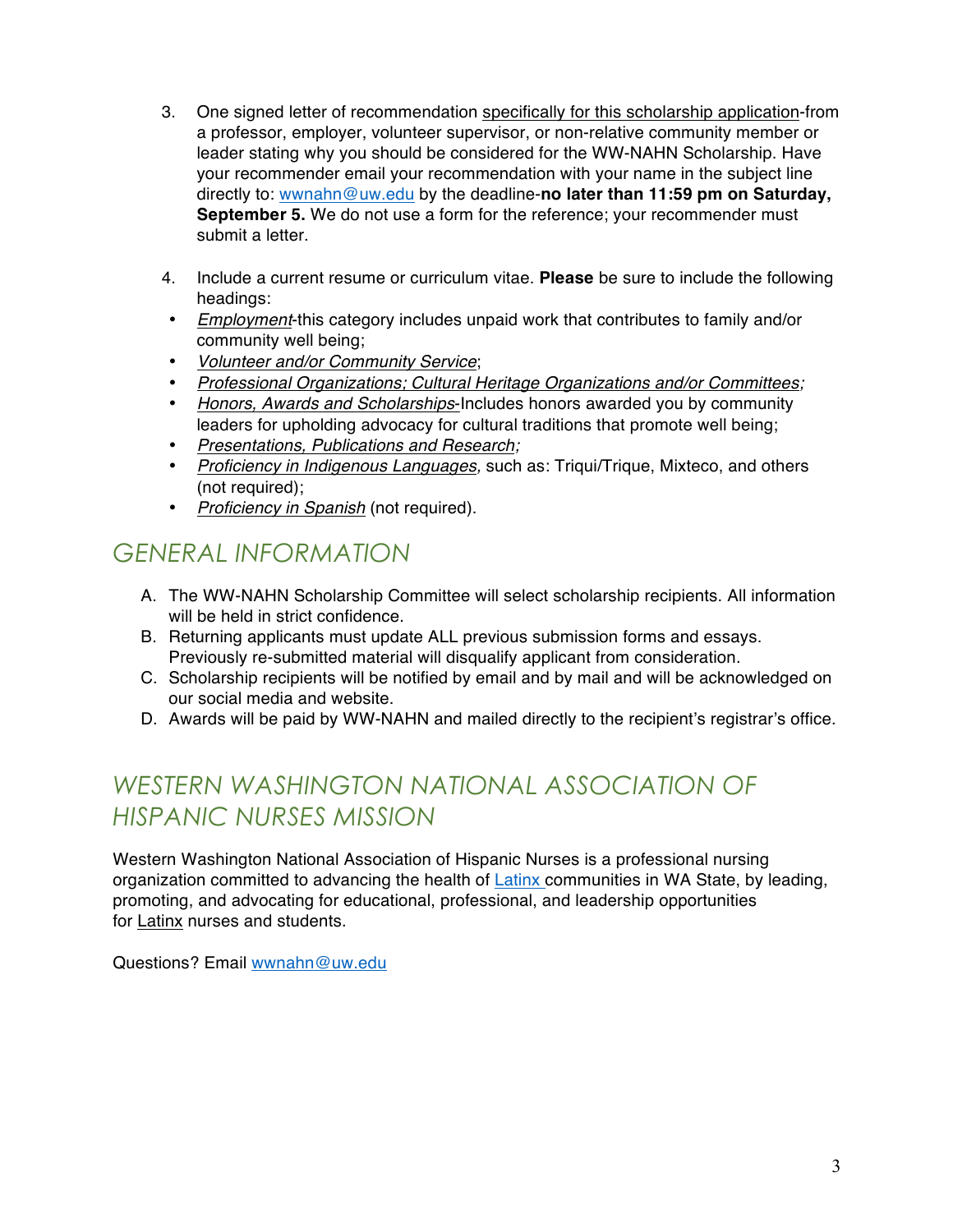

## **2020-WW-NAHN LATINX NURSE SCHOLARSHIP APPLICATION**

*Reconociendo la Excelencia en Estudiantes de Enfermería Latinx Recognizing Excellence in Latinx Nursing Students Naa kuta'vo nuu suchi ka sikua'a tatna na Latinx*

## **Application Deadline: SEPTEMBER 5, 2020**

SUBMIT electronically to: wwnahn@uw.edu

#### **APPLICANT INFORMATION:**

| Are you a member of WW-NAHN? __________Yes _________Year ____________No                                       |  |  |  |
|---------------------------------------------------------------------------------------------------------------|--|--|--|
|                                                                                                               |  |  |  |
| Mailing Address: Mailing Address: Mail and Mailing Address: Mail and Mail and Mail and Mail and Mail and Mail |  |  |  |
|                                                                                                               |  |  |  |
|                                                                                                               |  |  |  |
|                                                                                                               |  |  |  |

### **SCHOLARSHIP DESIGNATION:**

I would like to apply for the following scholarship (see description on the Information page):

Check one: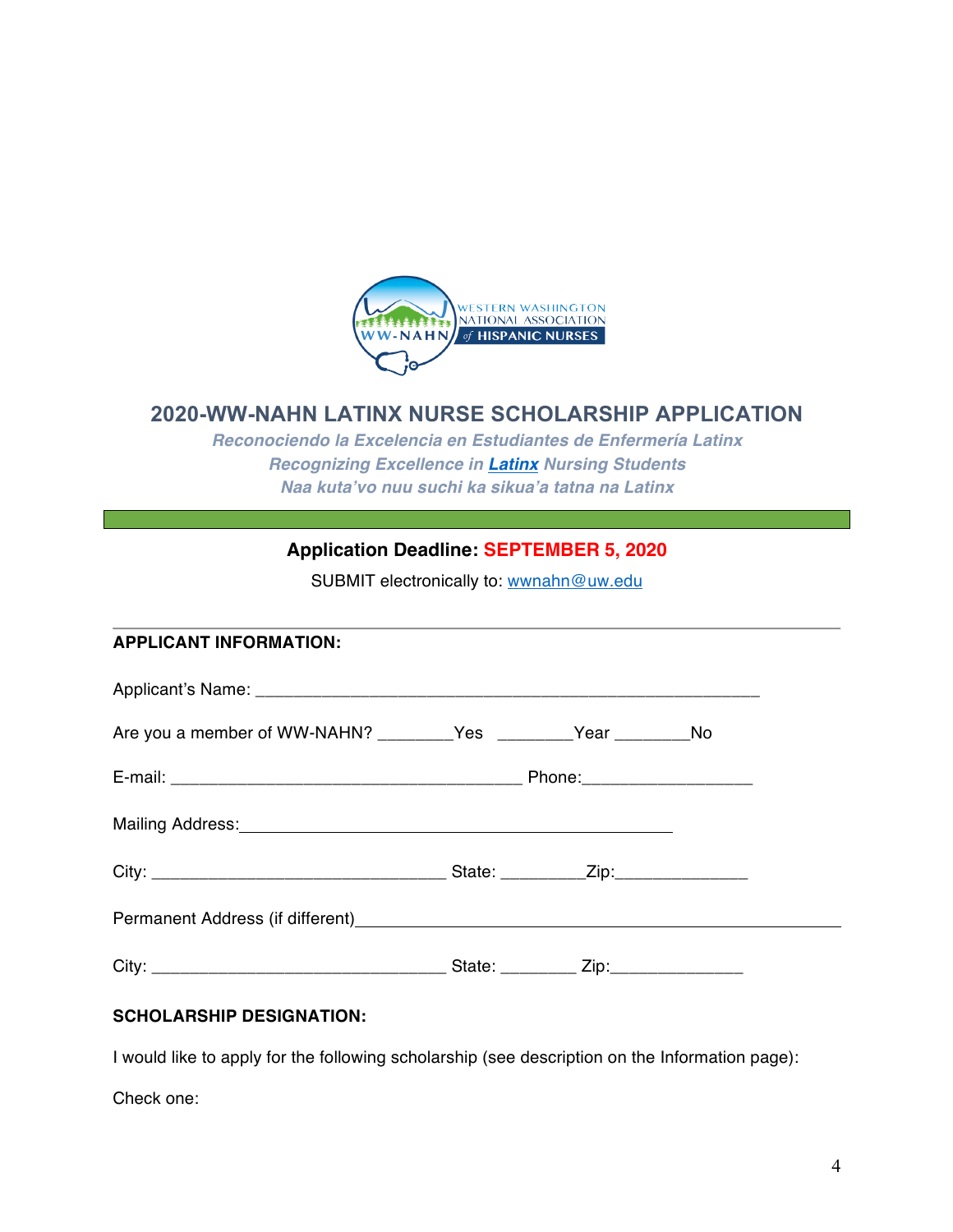ADN/BSN RNB Advanced Degree: \_\_\_\_\_Master's \_\_\_\_DNP \_\_\_\_PhD

#### **Submit all scholarship materials via email to wwnahn@uw.edu by 11:59 pm on Saturday, September 5.**

### **ACADEMIC BACKGROUND:**

Colleges Attended (list most recent first):

| Name | City | Dates Attended | Major |
|------|------|----------------|-------|
|      |      |                |       |
|      |      |                |       |
|      |      |                |       |
| Name | City | Dates Attended | Major |
|      |      |                |       |
|      |      |                |       |
|      |      |                |       |
| Name | City | Dates Attended | Major |
|      |      |                |       |
|      |      |                |       |
|      |      |                |       |
| Name | City | Dates Attended | Major |
|      |      |                |       |
|      |      |                |       |
|      |      |                |       |

Email/submit electronic college transcripts that **include** nursing courses and/or prerequisites.

First generation college student (undergrad or graduate)? \_\_\_\_\_\_\_Yes \_\_\_\_\_\_No

\_\_\_\_\_\_\_\_\_\_\_\_\_\_\_\_\_\_\_\_\_\_\_\_\_\_\_\_\_\_\_\_\_\_\_\_\_\_\_\_\_\_\_\_\_\_\_\_\_\_\_\_\_\_\_\_\_\_\_\_\_\_\_\_\_\_\_\_\_

How did you hear about our Scholarship Program?

### **FAMILY BACKGROUND:**

Check and list all that apply:

Parent(s) **native** language (s): Indigenous (list): \_\_\_\_\_\_\_\_\_\_\_\_\_\_\_\_\_\_\_\_\_\_\_\_\_\_\_\_\_; Spanish:

\_\_\_\_\_\_ English:\_\_\_\_\_; Other (list): \_\_\_\_\_\_\_\_\_\_\_\_\_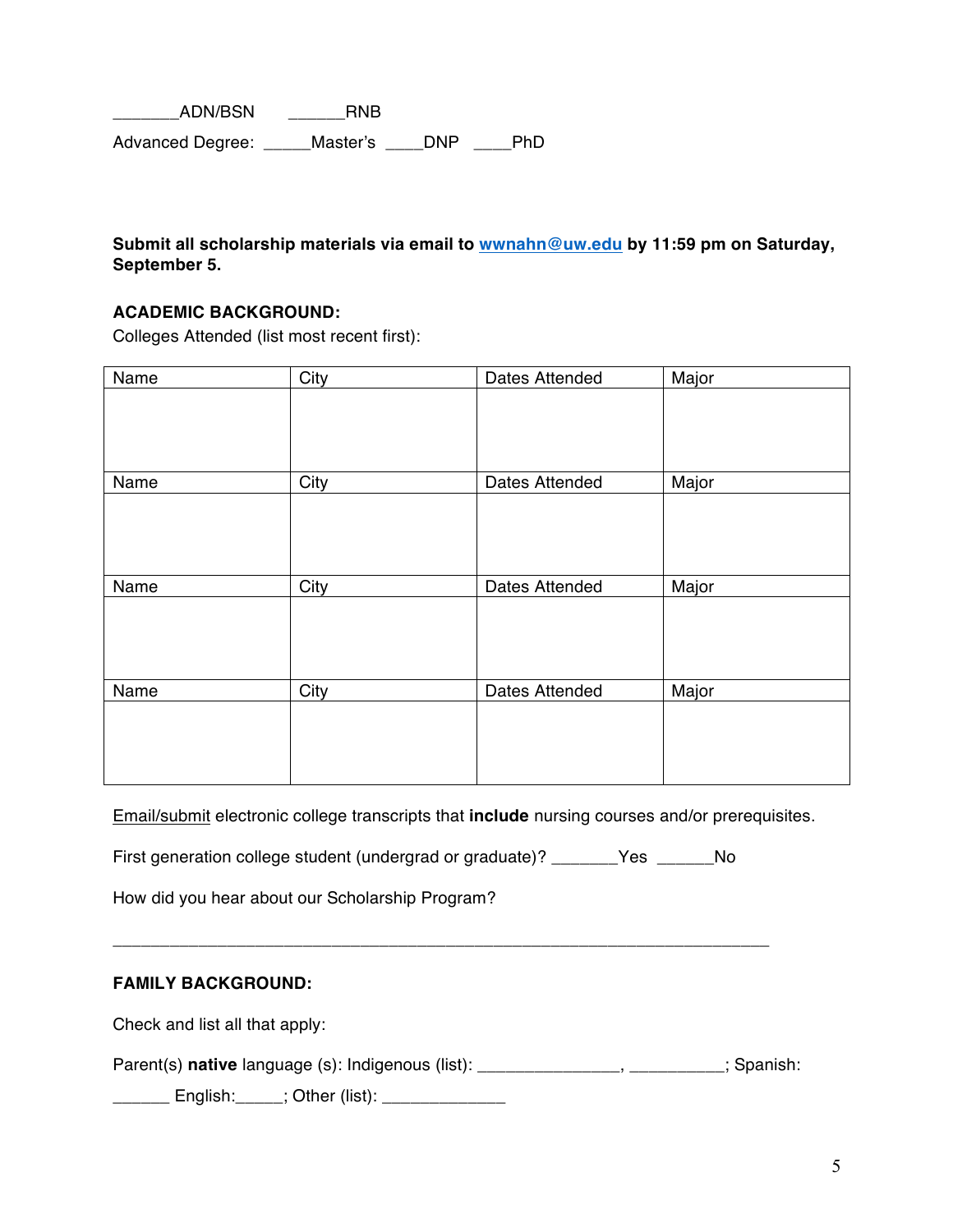Parent(s) **spoken** language (s): Indigenous (list): \_\_\_\_\_\_\_\_\_\_\_\_\_\_\_\_\_, \_\_\_\_\_\_\_\_\_\_; Spanish:

English:  $\qquad$ : Other (list):

### **Submit all scholarship materials via email to wwnahn@uw.edu by 11:59 pm on Saturday, September 5.**

### **STATEMENT OF APPLICANT:**

I certify that all information in this application and all enclosures are true and accurate to the best of my knowledge. I understand that any misrepresentations may result in the award being rescinded.

If I am awarded a scholarship, it is my intention to complete the educational program outlined and to serve as a member of the nursing profession. I authorize WW-NAHN to contact School Representative or Reference for additional information as needed.

I agree to \*10-20 hours of volunteer service to WW-NAHN to be completed within one year of receipt of scholarship. This may include but is not limited to: \*Participation in WW-NAHN meetings and Health fairs.

I also agree that this application and all credentials submitted by me and others on my behalf are true to the best of my knowledge, and that these will remain the property of WW-NAHN.

I agree that WW-NAHN can publish information contained in my Bio and picture (requested after selected as recipient) in sources such as scholarship publications, Enewsletter, website and Facebook.

\_\_\_\_\_\_\_\_\_\_\_\_\_\_\_\_\_\_\_\_\_\_\_\_\_\_\_\_\_\_\_\_\_\_ \_\_\_\_\_\_\_\_\_\_\_\_\_\_\_\_\_\_\_\_\_\_\_\_\_\_\_\_\_\_\_\_ Print Name **Signature and Date**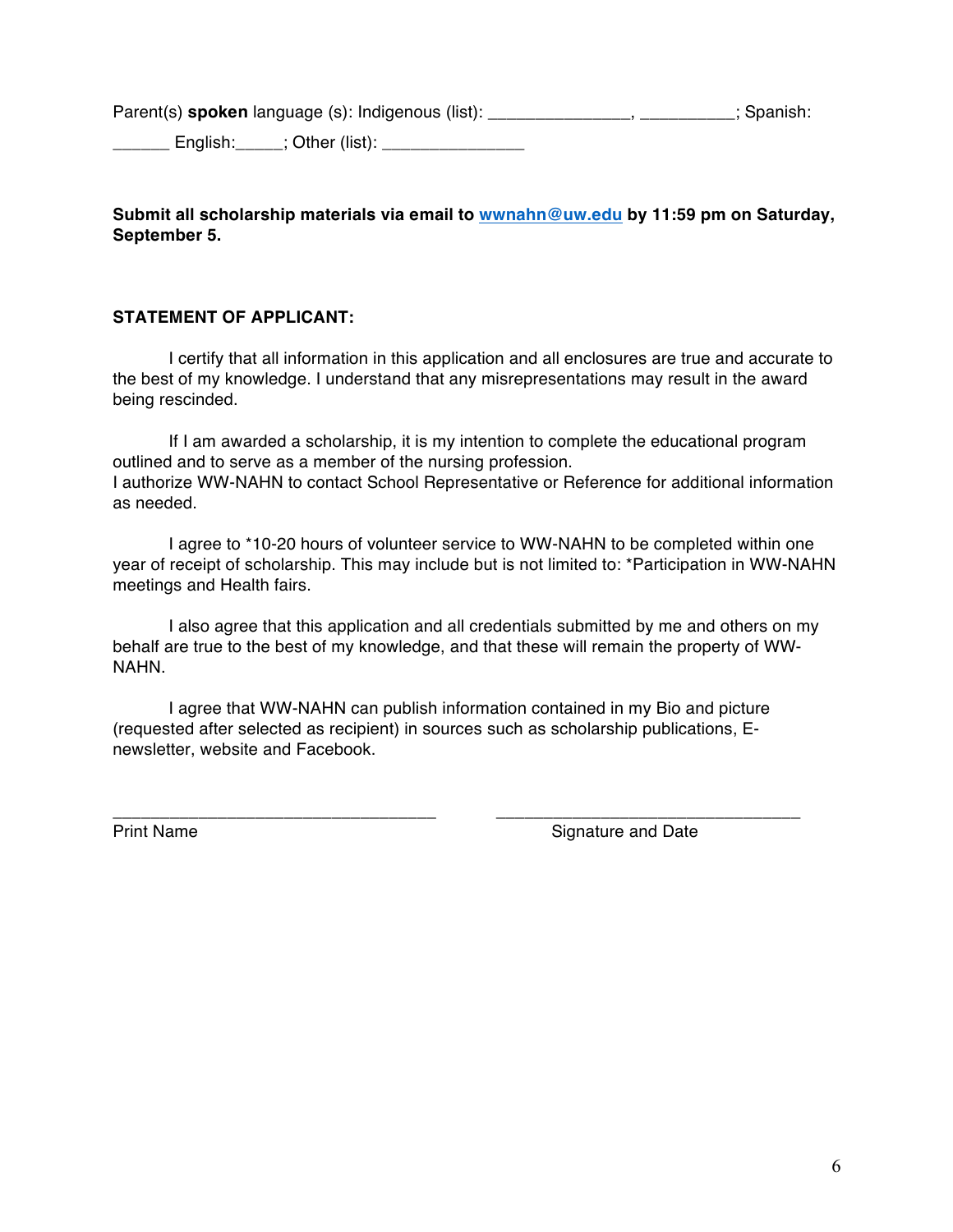| <b>STATEMENT OF ELIGIBILITY REQUIREMENTS</b>                                                          |       |              |     |  |  |  |
|-------------------------------------------------------------------------------------------------------|-------|--------------|-----|--|--|--|
| Applicant: Please have the Dean or School Representative complete this section for Fall 2020<br>term. |       |              |     |  |  |  |
|                                                                                                       |       |              |     |  |  |  |
|                                                                                                       |       |              |     |  |  |  |
| This is a (please check one):                                                                         |       |              |     |  |  |  |
| ______ ADN or BSN Program (the School is approved by the Nursing Commission)                          |       |              |     |  |  |  |
| RNB Program                                                                                           |       |              |     |  |  |  |
| _______ Master's Program                                                                              |       |              |     |  |  |  |
| ______ Doctoral Program                                                                               |       |              |     |  |  |  |
| Date of Entrance: ____________________ Expected Date of Graduation: ____________                      |       |              |     |  |  |  |
|                                                                                                       |       |              |     |  |  |  |
|                                                                                                       |       |              |     |  |  |  |
| Scholarship.                                                                                          |       |              |     |  |  |  |
|                                                                                                       |       |              |     |  |  |  |
| Comments:                                                                                             |       |              |     |  |  |  |
|                                                                                                       |       |              |     |  |  |  |
|                                                                                                       |       |              |     |  |  |  |
|                                                                                                       |       |              |     |  |  |  |
| Signature of Dean or School Representative                                                            |       |              |     |  |  |  |
|                                                                                                       |       |              |     |  |  |  |
|                                                                                                       |       |              |     |  |  |  |
| <b>Print Name</b>                                                                                     | Phone |              |     |  |  |  |
|                                                                                                       |       |              |     |  |  |  |
|                                                                                                       |       |              |     |  |  |  |
| <b>Address</b>                                                                                        | City  | <b>State</b> | Zip |  |  |  |